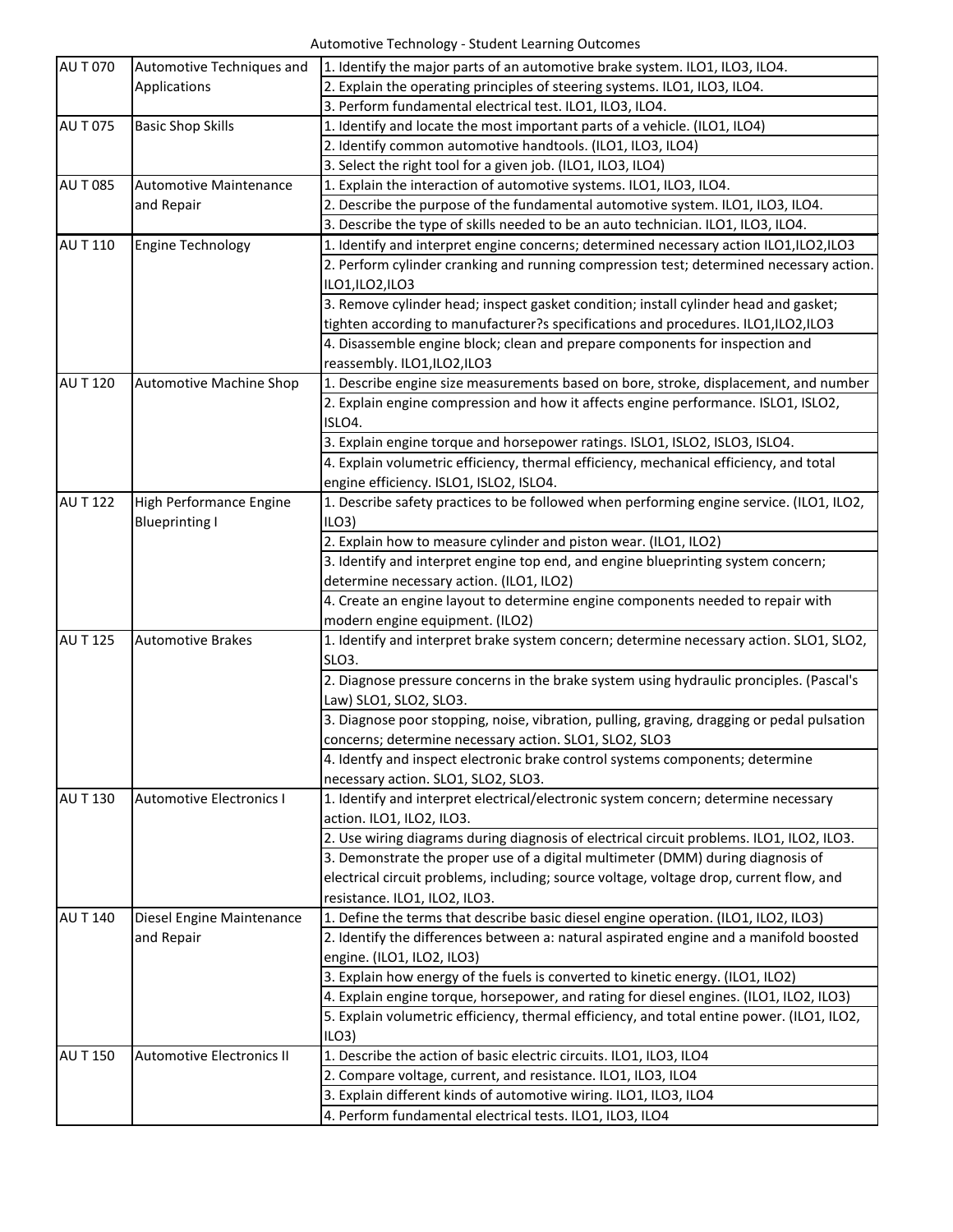## Automotive Technology - Student Learning Outcomes

| <b>AUT155</b>   |                                    |                                                                                              |
|-----------------|------------------------------------|----------------------------------------------------------------------------------------------|
|                 | <b>Suspension &amp; Wheel</b>      | 1. Identify and interpret suspension and steering system concerns; determined necessary      |
|                 | Alignment                          | action. (ILO1, ILO2, ILO3)                                                                   |
|                 |                                    | 2. Diagnose steering column noises, looseness, and binding concerns (including tilt          |
|                 |                                    | mechanisms); determine necessary action. (ILO1, ILO2, I)LO3                                  |
|                 |                                    | 3. Inspect, remove, and replace shock absorbers. (ILO1, ILO2, ILO3)                          |
|                 |                                    | 4. Inspect tire condition; identify tire wear patterns; check and adjust air pressure;       |
|                 |                                    | determine necessary action. (ILO1, ILO2, ILO3)                                               |
| <b>AU T 160</b> | Engine Performance Tune-Up         | 1. Identify and interpret engine performance concern; determined necessary action            |
|                 |                                    | (ILO1,ILO2,ILO3)                                                                             |
|                 |                                    | 2. Retrieve and record diagnostic trouble codes, OBD monitor status, and freeze and          |
|                 |                                    | frame data; clear codes when applicable (ILO1,ILO2,ILO3)                                     |
|                 |                                    | 3. Diagnose emissions or driveability concerns without store diagnostic trouble codes;       |
|                 |                                    | determined necessary action (ILO1,ILO2,ILO3)                                                 |
| <b>AU T 165</b> | <b>Diesel Preventive</b>           | 1. Explain how to set up a diesel preventive maintenance inspection program. (ILO1,          |
|                 | Maintenance And Inspection         | ILO2, ILO3)                                                                                  |
|                 |                                    | 2. Explain how to set up a daily walk around inspection for diesel units. (ILO1, ILO2, ILO3) |
|                 |                                    |                                                                                              |
|                 |                                    | 3. Describe the proper steps for preparing the diesel equipment for short and long term      |
|                 |                                    | stationary storage. (ILO1, ILO2, ILO3, ILO4)                                                 |
|                 |                                    | 4. Describe the use of troubleshooting charts and service information to pinpoint the        |
|                 |                                    | source of system problems. (ILO1, ILO2, ILO3, ILO4)                                          |
| <b>AU T 170</b> | <b>Engine Diagnosis and Repair</b> | 1. Research applicable vehicle and service information such as engine management             |
|                 |                                    | system operation, vehicle service history, service precautions, and service technical        |
|                 |                                    | bulletins. (ILO1, ILO2, ILO3)                                                                |
|                 |                                    | 2. Locate and interpret vehicle and major component identification numbers. (ILO1, ILO2,     |
|                 |                                    | ILO3                                                                                         |
|                 |                                    | 3. Check for module communication (including CAN/BUS systems) errors using a scan            |
|                 |                                    | tool. (ILO1, ILO2, ILO3)                                                                     |
| <b>AU T 180</b> | <b>Manual Transmissions and</b>    | 1. Identify and interpret drive train concerns; determine necessary action. (ILO1, ILO2,     |
|                 | <b>Power Trains</b>                | ILO3                                                                                         |
|                 |                                    | 2. Diagnose clutch noise, binding, slippage, pulsation, and chatter; determine necessary     |
|                 |                                    | action. (ILO1, ILO2, ILO3)                                                                   |
|                 |                                    | 3. Remove and reinstall transmission/transaxle. (ILO1, ILO2, ILO3)                           |
|                 |                                    | 4. Diagnose constant-velocity (CV) joint noise and vibration concerns; determine             |
|                 |                                    | necessary action. (ILO1, ILO2, ILO3)                                                         |
| <b>AUT210</b>   | Automotive Air Conditioning        | 1. Identify and interpret heating and air conditioning concern; determined necessary         |
|                 |                                    | action. ILO1,ILO2,ILO3                                                                       |
|                 |                                    | 2. Perform A/C system test; identify A/C system malfunctions. ILO1,ILO2,ILO3.                |
|                 |                                    |                                                                                              |
|                 |                                    | 3. Diagnose A/C system conditions that cause the protection devices to interrupt system      |
|                 |                                    | operation. ILO1,ILO2,ILO3.                                                                   |
| <b>AU T 220</b> | <b>Mechanical Automatic</b>        | 1. Diagnose fluid loss and condition concerns; check fluid level in transmissions with and   |
|                 | Transmissions                      | without dipstick; determine necessary action. (ILO1, ILO2, ILO3)                             |
|                 |                                    | 2. Inspect and replace external seals, gaskets, and bushings. (ILO1, ILO2, ILO3)             |
|                 |                                    | 3. Disassemble, clean, and inspect transmission/transaxle. (ILO1, ILO2, ILO3)                |
|                 |                                    | 4. Assemble transmission/transaxle. (ILO1, ILO2, ILO3)                                       |
| <b>AU T 230</b> | <b>Emissions Control &amp;</b>     | 1. Diagnose the causes of emissions or driveability concerns with store or active            |
|                 | <b>Computer Systems</b>            | diagnostic trouble codes; obtain graph, and interpret scan tool data. ILO1,ILO2,ILO3.        |
|                 |                                    | 2. Access and use service information to perform step-by-step diagnosis. ILO1, ILO2, ILO3.   |
|                 |                                    |                                                                                              |
|                 |                                    | 3. Inspect and test ignition primary and secondary circuit wiring and solid state            |
|                 |                                    | components; perform necessary action. ILO1,ILO2,ILO3.                                        |